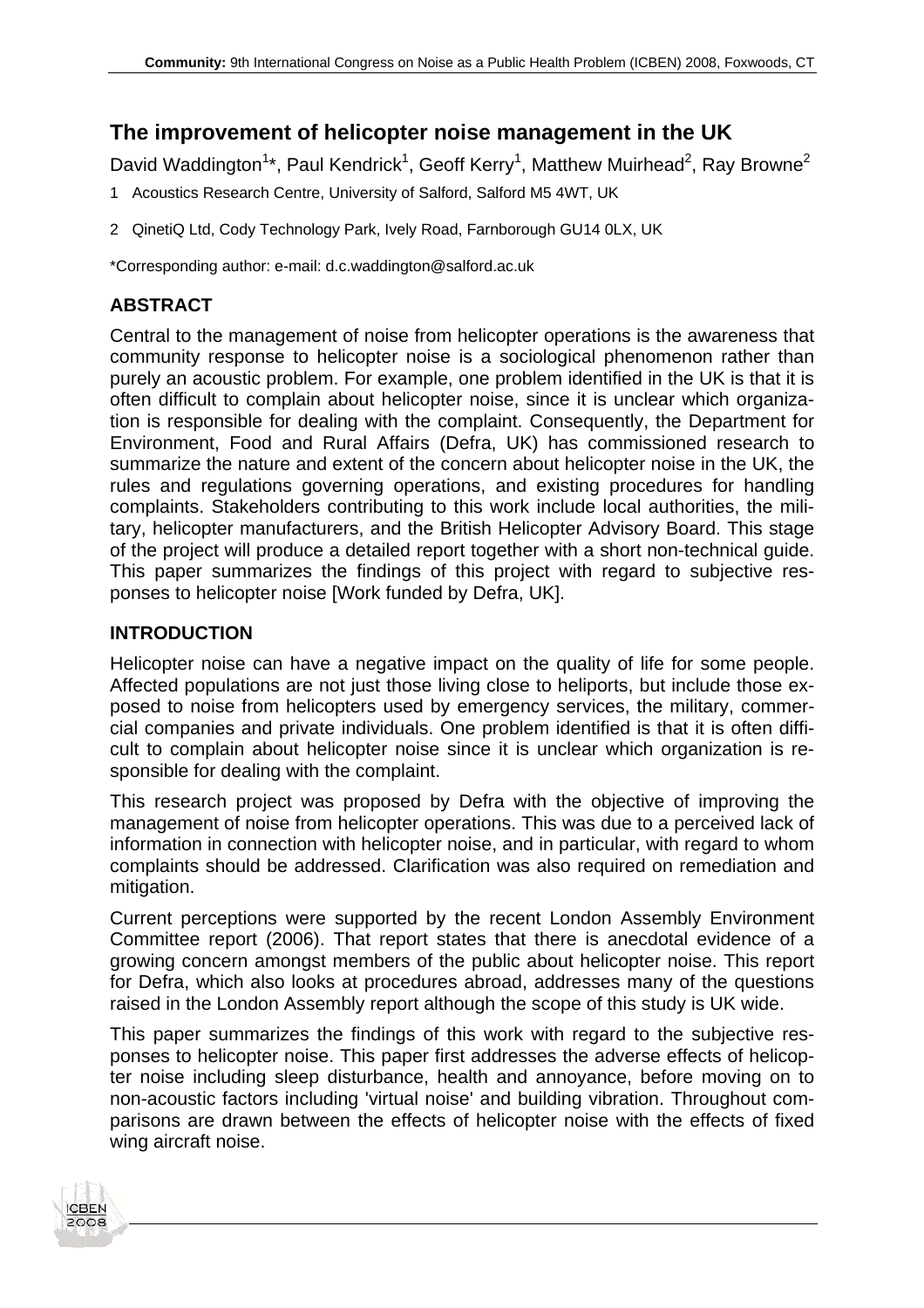# **SOCIAL EFFECTS**

The 2004 FAA report to US Congress entitled, 'Non-military Helicopter Urban Noise Study' (FAA 2004) (henceforth referred to as the FAA report), contains a comprehensive literature review on the effects of noise on the individual. The FAA report (2004) was itself in part based upon the US military report 'Community response to helicopter noise' (US ACHPM 2000). Studies have shown that environmental noise, including aircraft and traffic noise can adversely affect classroom learning (Cohen et al. 1973; Bronzaft & McCarthy 1975; Green 1980; Hygge et al. 1996; Hygge & Evans 2000; Lercher et al. 2000; Stansfeld et al. 2001). It has been shown that low achieving students were the most adversely affected. In addition, students with hearing impairments, students with English as a second language and music students may be particularly adversely affected (WHO 2000). The WHO (World Health Organization) recommends for schools a maximum equivalent indoor level of background noise not exceeding 35 dBA. This is so that the average voice level (50 dBA) is at least 15 dBA above the background level (WHO 2000). The FAA report states that nearly all of the studies relate to the classroom environment and that "at the present time, little can be said of environmental noise effects on communications and performance except as it relates to the classroom setting".

Studies carried out by Mugridge et al. (2000) at RAF Shawbury, which has around 114,000 helicopter movements per year, indicated no clear correlation between traditional acoustic parameters and soundscape perception and acceptance. There did, however, appear to be a correlation between acceptance and the value/meaning attributed to the noise/event. Sixsmith (2008) has suggested that the use of the term of 'annoyance' might be replaced with a number of other terms. This suggestion stems from her work with 'work-related stress', a phenomenon that is now described in terms of 6 different factors; demands, control, support, relationships, roles and change.

A number of studies over the past 30 years have suggested that a subsection of the population is more sensitive to low frequency noise than the majority. Patterson et al. (1977) performed tests with different frequency weightings on aircraft noise, comparing the dB level with annoyance. It was reported that most of the ratings correlated best with A-weighting. However, 11 out of 25 subjects also had good correlation with C-weighting, and of the 11, 3 exhibited better correlation with C-weighting. For this reason, it was concluded that A-weighting might not be the ideal weighting. ANSI S12.9 Part 4 provides a supplemental measure to A-weighting for assessing industrial noise sources with strong low-frequency content. Schomer suggested the use of equal loudness contours as more detailed frequency weighting curves for different amplitudes and showed a 2 dB difference between fixed-wing and rotary wing aircraft derived directly from these known functions of human hearing (FAA 2004). In addition, it is found that increasing the loudness of a modulating sound by 2-5 dB produces the same change in perceived loudness as if it were a change in loudness of 10 dB (Schomer & Bradley 2000). This could be significant for helicopters indicating one reason why they are rated differently to fixed wing craft. Likewise, Defra-funded research by Moorhouse et al. (2005) on the assessment of LFN complaints concluded that 5 dB was an appropriate penalty for fluctuating low frequency sounds.

### **HEALTH EFFECTS**

2008

The Department for Transport in 1992 commissioned a report entitled 'Report of a Field Study of Aircraft Noise and Sleep Disturbance' (Civil Aviation Authority 2000). This study measured the sleep disturbance of people in their homes near Heathrow,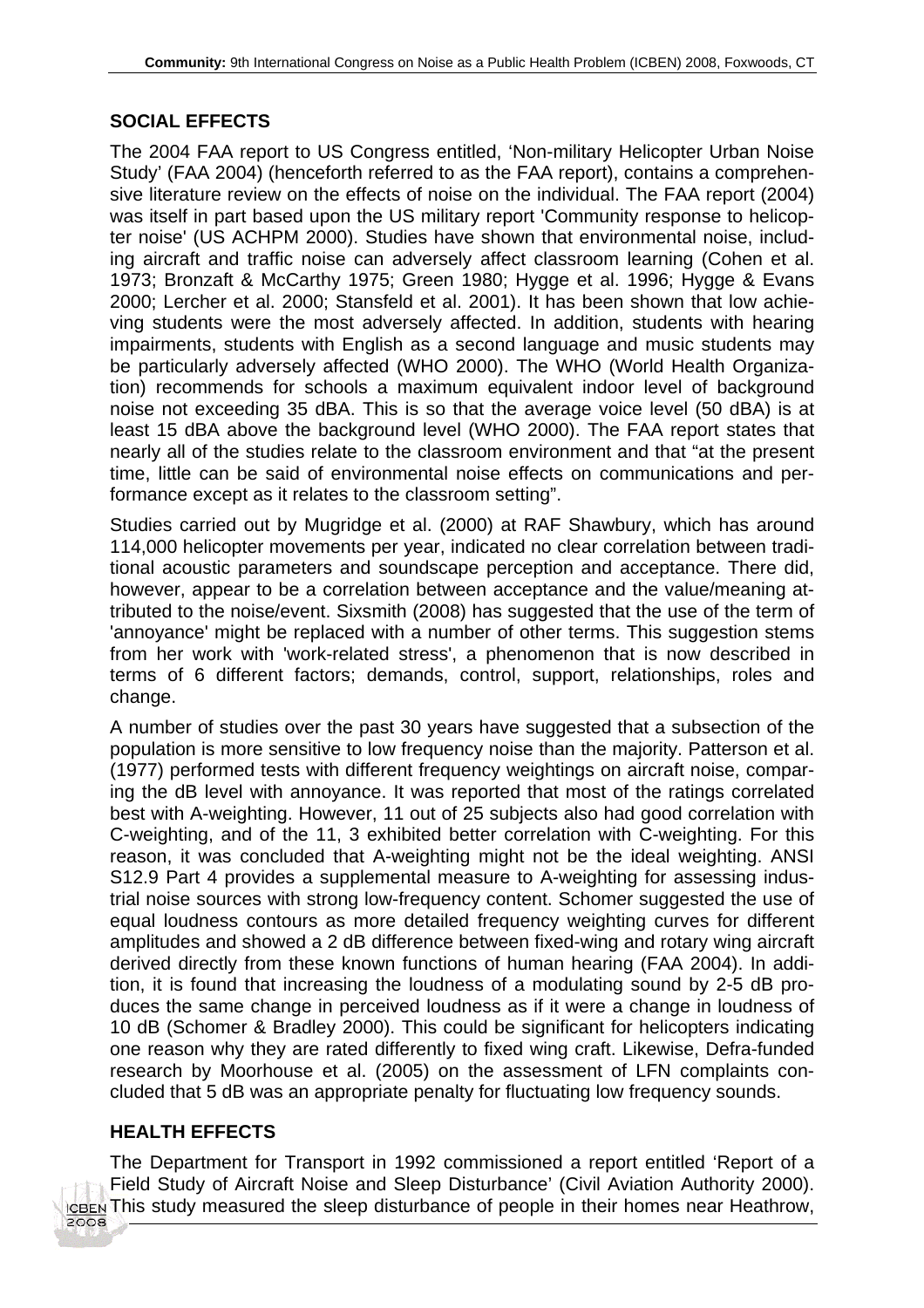Gatwick, Stansted and Manchester airports. The report concluded that high aircraft noise levels could awaken people but that the likelihood of the average person having his or her sleep noticeably disturbed due to an individual aircraft noise event was relatively low. However, a small minority of people was more sensitive. Additionally, it was unclear amongst those who suffer disturbance due to noise, whether a single loud noise event or the accumulation of smaller noise events causes more disturbance. In 1998, a further study was commissioned by the Department for Transport to review existing research in the UK and abroad, and to conduct a trial to assess methodology and analytical techniques and to determine whether to proceed to a fullscale study of either sleep prevention or total sleep loss (DORA R&D 2000). A social survey was also carried out to help explore the marked difference between objectively measured and publicly perceived disturbance due to nighttime aircraft noise. However again it is worth noting that fixed wing aircraft would have been predominate. The UK Government announced on 8 May 2001 that a new full-scale objective sleep disturbance study would be unlikely to add significantly to existing knowledge; it is to concentrate instead on further research into subjective responses to aircraft during both day and night.

Laboratory experiments (ANSI 2000) have shown sleep disturbance at relatively low noise levels but field tests results have shown people are much less susceptible to being disturbed. For example, field tests show 1 % of participants were awakened at 60 dB (A-weighted sound exposure level) while in laboratory tests at 60 dB about 20 % of people were disturbed. The US Federal Interagency Committee on Aviation Noise (FICAN) recommends using a dose-response curve for predicted awakening based upon the field data. In essence, the dose-response curve would follow the "maximum percentage of the exposed population expected to be behaviorally awakened" related to SEL. The FAA agrees with this recommendation.

The WHO (2000) states that long-term exposure to noise levels exceeding 65-70 dB (24 h Leq) is known to be associated with causing cardiovascular problems. Passchier-Vermeer and Passchier (2000), commenting on results from studies carried out in the Netherlands, state that the observation threshold for hypertension is estimated to correspond to an Ldn value of 70 dBA for environmental noise exposure. Recently published work by the HYENA group (Hypertension and Exposure to Noise near Airports) indicated a statistically significant excess risk of hypertension related to long term exposure to night-time aircraft noise. For every 10 dB increase in (night-time) noise level, the risk of hypertension is increased by about 14 %, with this trend seen starting at low levels. The daytime results were not statistically significant.

# **COMMUNITY ATTITUDES**

Community attitude toward operations has an important effect on the community annoyance. Social surveys carried out by the CAA in 1982 and 1992 found that helicopters in the London area were up to 15 dB(A) more annoying at the 10 % and 20 % very much annoyed level than fixed wing craft. By contrast, results showed that helicopters operated in Aberdeen, servicing the North Sea oil industry, generated similar annoyance for a similar sound level as their fixed wing counterparts. This is attributed to the obvious economic benefit to community surrounding the Aberdeen helicopter service as opposed to London, where helicopters are perceived to have no economic benefit to the residents. This indicates a strong non-acoustic factor in the community annoyance rating.

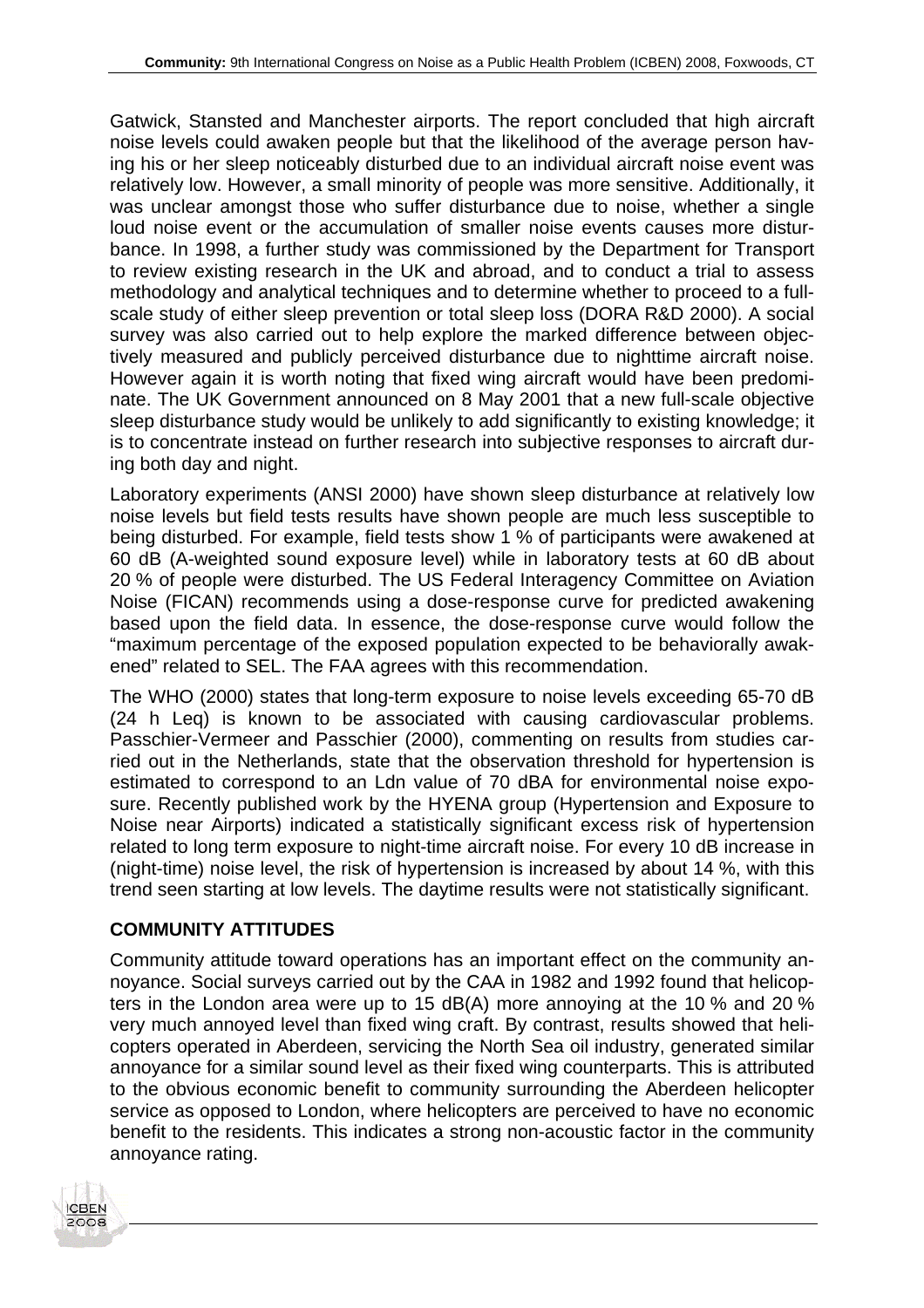Fields (1995) study highlighted the following five attitudes as most important.

- 1) Noise prevention beliefs.
- 2) Fear of danger from noise source.
- 3) Beliefs about the importance of the noise source.
- 4) Annoyance with non-noise impacts from the noise sources.
- 5) General noise sensitivity.

Leverton and Pike (2007) comment that "the public acceptance of helicopters is not wholly reflected by either conventional community rating procedures or the noise certification requirements". This questions the view of many national authorities that a reduction in the objective sound level that helicopters produce will make helicopters more acceptable to community.

Fields and Powell (1987) studied the reaction to low numbers of helicopter noise events. There was a strong relationship between average Leq and average annoyance over the range of 1 to 32 flights in 9 hours. The study found annoyance was flat in relation to Leq up to 47 dB, then a linear relationship of increasing annoyance up to 59 dB. However, it was found that the number of noise events had little effect on annoyance although close statistical analysis revealed the possibility that the event number has no effect on the relationship could not be rejected (with greater than 95 % confidence). Additionally, the study compared helicopters with an impulsive sound character (UH-IH "Huey") and one with a non-impulsive sound character (UH-60A "Black- hawk") and found "there is not an important difference between reactions to impulsive and non-impulsive types of helicopters". The FAA and the US army reports comment that no one has carried out a study to determine a similar Leqannoyance relationship for night-time but that the traditional 10 dB night-time penalty, used in the determination of DNL, is consistent with community attitudinal data (Schomer 1983).

It was widely believed in the 1970s that helicopter noise was more annoying than fixed wing noise and as a result the U.S. Department of Defense policy was that a 7 dB penalty should be applied "to meter readings obtained where Blade–Slap was present unless meters are developed which more accurately reflect true conditions" (DOD 1977). The need for a blade-slap penalty was based on results from laboratory tests carried out by Leverton (1972). These tests, carried out in a simulated living room, showed that the presence of blade-slap increased annoyance by the equivalent of between 4-8 dBA. The US army report recognized a number of other researchers who also identified the need for a 'blade-slap correction factor' (Lawton 1976; Galanter et al. 1977).

Other researchers have offered alternative indices for measuring community annoyance. Examples include the 'roughness' of the sound quality, the rate of the impulses, or the energy in the 50-200 Hz band (FAA 2004). The FAA and the US army reports comment that subsequent field tests have failed to support the addition of the blade-slap penalty. NASA reported, "A careful analysis of the evidence for and against each factor reveals that, for the present state of scientific knowledge, none of these factors should be regarded as the basis for a significant impulse correction." (Molino 1995). Passchier-Vermeer (1994) commented, "tests have shown on average only minor differences in annoyance rating of more or less impulsive helicopter noise with the same noise levels". The FAA comments that; "There is general agreement among a wide range of experts that adding a penalty to the A-weighted SEL to ac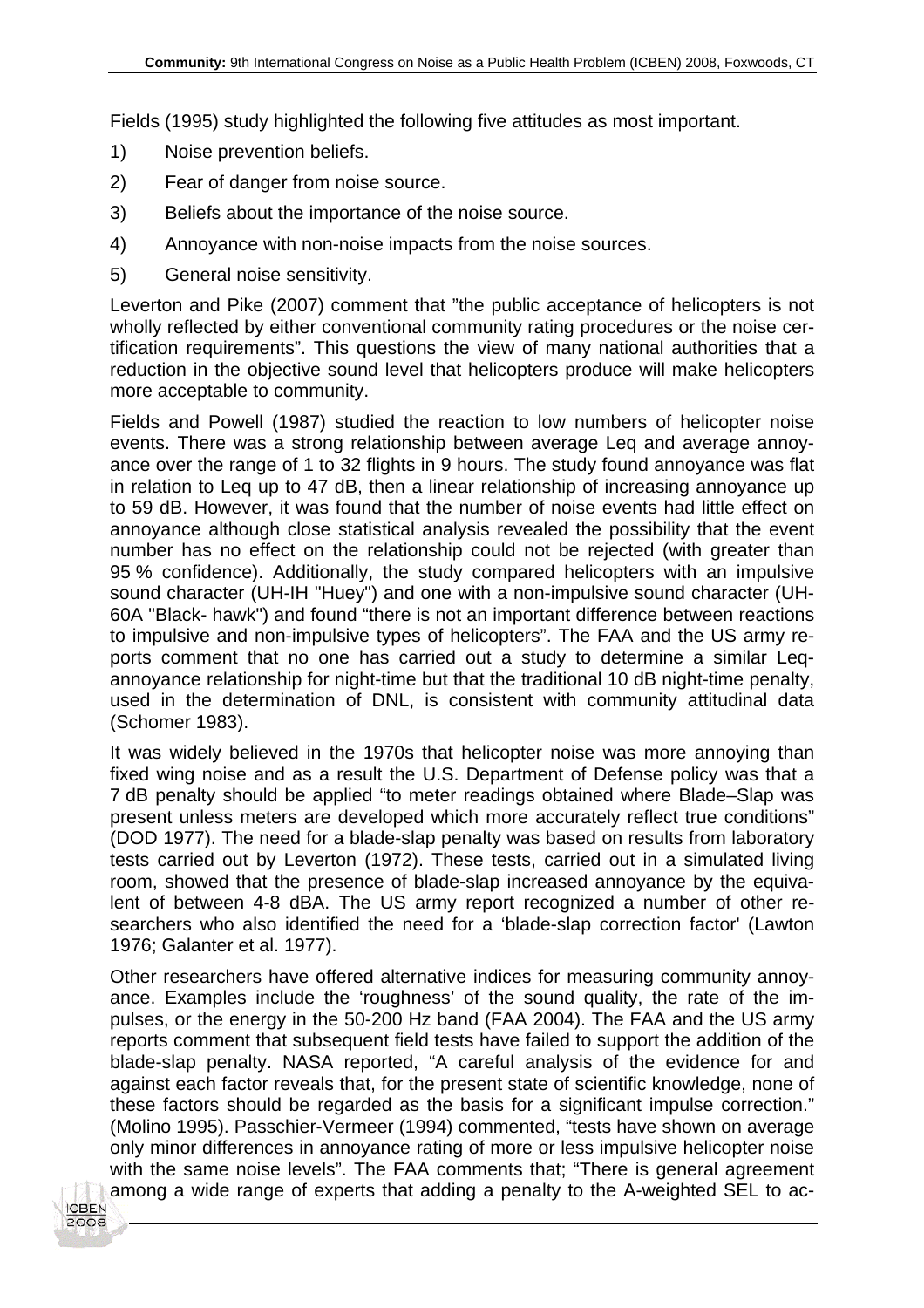count for the annoyance of Blade-Slap is not justified." (FAA 2004). Despite this, Pike (2008) disputes the efficacy of EPNL and other metrics to rate subjective response to helicopter noise. Although the ICAO report to CAN7 (1983) concluded that EPNL is satisfactory, it also states "pending better knowledge on this subject, operational procedures should be investigated in order to reduce the number of occasions where 'blade-slap' or more appropriately, impulsive noise appears". It should be noted that the positive conclusion about EPNL was, at least in part, because nothing better could be found at the time (Pike 2008).

Despite objective evidence that helicopters are no more annoying than fixed wing craft, public surveys indicate a more negative reaction to helicopter noise. Leverton and Pike (2007) hold the view that specific properties of the helicopter sound are not accounted for by conventional rating procedures and it is these properties that are among the major sources of annoyance for the community. Specifically, rating procedures do not account for noise from the main rotor blade/tip vortex interaction (BVI), main rotor thickness noise and impulsive noise resulting from shock waves commonly referred to as high speed impulsive noise (HSI), main rotor wake/tail rotor interaction (TRI), and tail rotor noise (TR). NASA research indicates that the addition of a 'correction factor' for impulsive sounds does not improve the human response parameter correlation. However, these tonal and impulse components have a profound effect on the human response even at levels 15–25 dB below the maximum level. The EPNL or SEL based parameters used in aircraft certification, including helicopters, are calculated using only the maximum 10 dB dynamic range, and therefore these effects are not accounted for.

### **NON-ACOUSTIC FACTORS**

Leverton and Pike (2007) describe the public acceptance of helicopter noise as a function of two factors: acoustic noise and non-acoustic factors referred to as 'virtual noise'. The virtual noise element is related to non-acoustic factors such as fears for safety, or poor community relations with operators. Virtual noise is not related to the absolute level of acoustic noise although is triggered by it. It can also be triggered by visual cues. Annoyance is quantified in terms of objective acoustic parameters and therefore the virtual noise is generally treated in the same manner as the acoustic noise even though the virtual component is unrelated to absolute acoustic levels. This means that when problems stem from the virtual noise component, any reduction of the noise level will be ineffectual.

It can be difficult to separate virtual and acoustic noise, as these factors are highly interrelated. Research carried out by Ollerhead et al. (1988) aimed to classify complaints and quantify the 'virtual noise' effect in terms of an equivalent A-weighted correction factor (Table 1). Although the research was based at general aviation airfields where mainly light fixed wing craft operated, results have suggested similar trends for helicopters.

| Non-acoustic effect                 | <b>Equivalent A-weighted correction factor</b> |
|-------------------------------------|------------------------------------------------|
| Negative reaction to leisure flying | $+5$ dBA                                       |
| Poor community/airfield relations   | $+10$ dBA                                      |
| Fear of crashes                     | $+10$ dBA                                      |
| Nobody acts on complaints           | $+20$ dBA                                      |
| Aircraft are flying too low         | $+20$ dBA                                      |

**Table 1:** 'Virtual noise' effect in terms of a equivalent A-weighted correction factor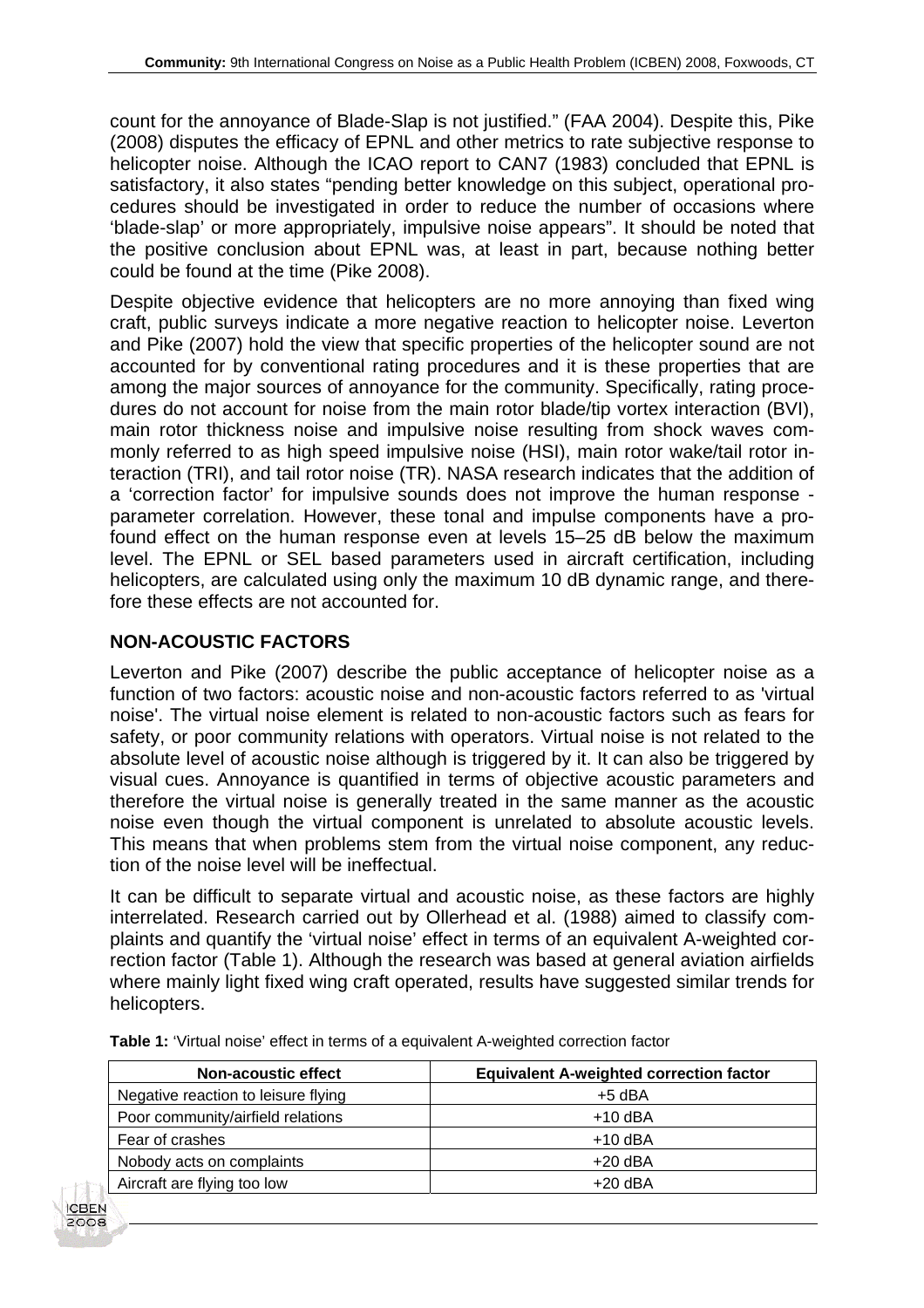These results have not been shown to translate directly to helicopter operations, although results from helicopter operations at one base indicated a similar result. In fact, the negative reaction to helicopters may be even higher especially in reaction to leisure flying. The virtual noise factor can be very low in some cases. As mentioned previously, in Aberdeen, helicopter operations servicing the North Sea oil industry are seen as beneficial and are more acceptable. Similarly, it may be that helicopters following precise routes are more acceptable, and therefore the virtual noise factor is reduced. An example of this is the Helijet scheduled passenger service between Victoria and Vancouver. ICAO work has suggested that fear of crashes is the most significant factor in addition to low flying, sudden changes in the noise signature and previous experience of crashes all contributing the most to the negative reaction.

The FAA report refers to a number of tests carried out by Schomer and Neathammer (1985) and Schomer et al. (1991) that compared the lack of, or presence of, audible noise induced rattle in dwellings. It was found that the presence of a rattle could increase the annoyance by an equivalent level of between 10 and 20 dB. At the recent IoA (Institute of Acoustics) meeting at Salford, UK, Pike (2008) commented that there is a need for psychoacoustics experts to work with industry to address the unique subjective character of helicopter noise.

### **COMPARISON WITH LIGHT AIRCRAFT/MICROLIGHTS**

In studies carried out at RAF bases investigating the management of Light aircraft and microlight noise at military airfields (Smeatham et al. 1995; Kerry 1997), a number of similar problems as described regarding helicopter noise were found.

- 1. Correlation between nuisance and noise level is poor. It is clear that more relevant descriptor metrics are required for low volume or irregular microlight and light aircraft operations.
- 2. It is likely that actual noise level is a secondary issue and that physical intrusion and other non-acoustical factors are more significant in determining nuisance.

Background noise level is likely to be a factor as it (generally) relates to the 'rurality' of complainants locations. Civil aviation is always described in absolute terms with no reference to the background/ ambient level. Alongside helicopters, light aircraft are precluded from prosecution under noise nuisance. Both reports state that consultation with the public will help to engage people and breed more understanding for the operations.

### **SUMMARY**

Reaction to helicopter noise is determined by acoustic and non-acoustic 'virtual' noise. Non-acoustic factors are of equal or greater importance but are triggered by impulsive noise generated by the basic rotor mechanism. This means that addressing acoustic noise limits is unlikely to significantly improve public acceptance of helicopter noise.

Subjective responses are known to be influenced by factors other than noise including flight safety, privacy, soundscape, locus of control and mental health. Perceived effect on house price has also been shown to be a significant factor. Highest annoyance has been correlated with uncommon or exceptional helicopter events.

Complaints have been found to be more likely if the resident has a negative attitude towards the helicopter operator. Additionally, the likelihood of a member of the public

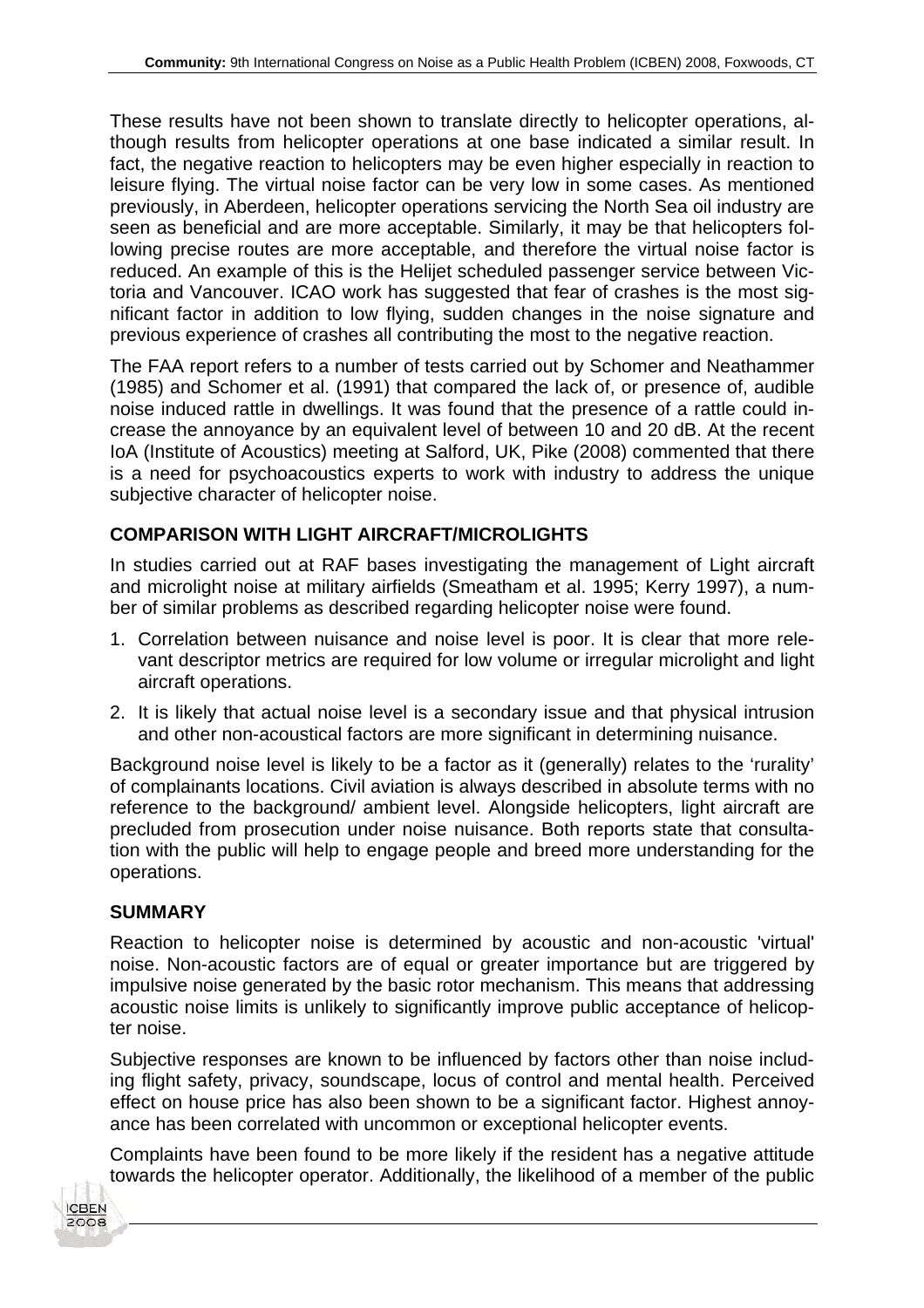making a complaint appears not to be influenced by age, length of residence, having children or not, or health.

Social surveys indicate that helicopters are 10 to 15 dBA more annoying than fixedwing aircraft for the same or lower measured sound level. The term annoyance does not fully describe the subjective response to helicopter noise. The following classifications, amongst others, are also important: intrusion, distress, startle, disturbance, locus of control.

Studies attempting to relate dose-response with annoyance due to helicopter operations have produced poor correlation and have been broadly criticized. There is no generally accepted straightforward relationship between objective noise and subjective annoyance. No good correlation with complaints has been found with LAeq, LCeq, LAmax, L10 and LAmax-L90. Studies addressing the noise from light aircraft and microlights reveal similar issues; that noise level may be a secondary issue and different indices may be required for low volume operations.

#### **REFERENCES**

2008

ANSI (2000). Quantities and procedures for description and measurement of environmental sound - Part 6: Methods for estimation of awakenings associated with aircraft noise events heard in homes. ANSI S12.9-2000/Part 6.

Bronzaft AL, McCarthy DP (1975). The effects of elevated train noise on reading ability. Environ Behav 7: 517-528.

Civil Aviation Authority (1992). Report of a field study of aircraft noise and sleep disturbance: a study commissioned by the Department of Transport from the Department of Safety, Environment and Engineering.

Cohen S, Glass DA, Singer JE (1973). Apartment noise, auditory discrimination, and reading ability in children. J Exp Soc Psychol 9: 407-422.

DOD, Department of Defense Instruction (1977). Air installations compatible use zones.

DORA R&D (2000). Adverse effects of night-time aircraft noise.

European Commission (2002). Directive on environmental noise. 2002/49/EC.

FAA, Federal Aviation Administration (2004). Report to Congress: Nonmilitary Helicopter Urban Noise Study.

Fields JM (1995). Effect of personal and situational variables on noise annoyance in residential areas. J Acoust Soc Am 93: 2753-2763.

Fields JM, Powell CA (1987). Community reactions to helicopter noise: results from an experimental study. Langley: NASA Langley Research Center.

Galanter E, Popper RD, Perera TB (1977). Annoyance scales for simulated VTOL and CTOL overflights. J Acoust Soc Am 62: S8-S9.

Green KB (1980). The effects of community noise exposure on the reading and hearing ability of Brooklyn and Queens school children. In: Program in Environmental Health Sciences, Faculty of the Graduate School. New York: New York Univ.

Hygge S, Evans GW (2000). The Munich Airport noise study-effects of chronic aircraft noise on children's perception and cognition. In: Inter-Noise. Nice, France.

Hygge S, Evans GW, Bullinger M (1996). The Munich Airport noise study: cognitive effects on children from before to after the change over the airports. In: Inter-Noise 96 (pp 2189-2194). Liverpool.

Jarup L, Babisch W, Houthuijs D, Pershagen G, Katsouyanni K, Cadum E, Dudley M-L, Savigny P, Seiffert I, Swart W, Breugelmans O, Bluhm G, Selander J, Alexandros Haralabidis, Dimakopoulou K, Sourtzi P, Velonakis M, Vigna-Taglianti F (2008). Hypertension and exposure to noise near airports: the HYENA Study. Environ Health Perspect 116: 329.

Kerry G (1997). Responding to complaints about noise from military light aircraft. Telford Research Institute of Acoustics, University of Salford.

Lawton BW (1976). Subjective assessment of simulated helicopter blade-slap noise. Langley: NASA Langley Research Center.

Lercher P, Brauchle G, Kofler W, Widmann U, Meis M (2000). The assessment of noise annoyance in schoolchildren and their mothers. In: Inter-Noise. Nice, France.